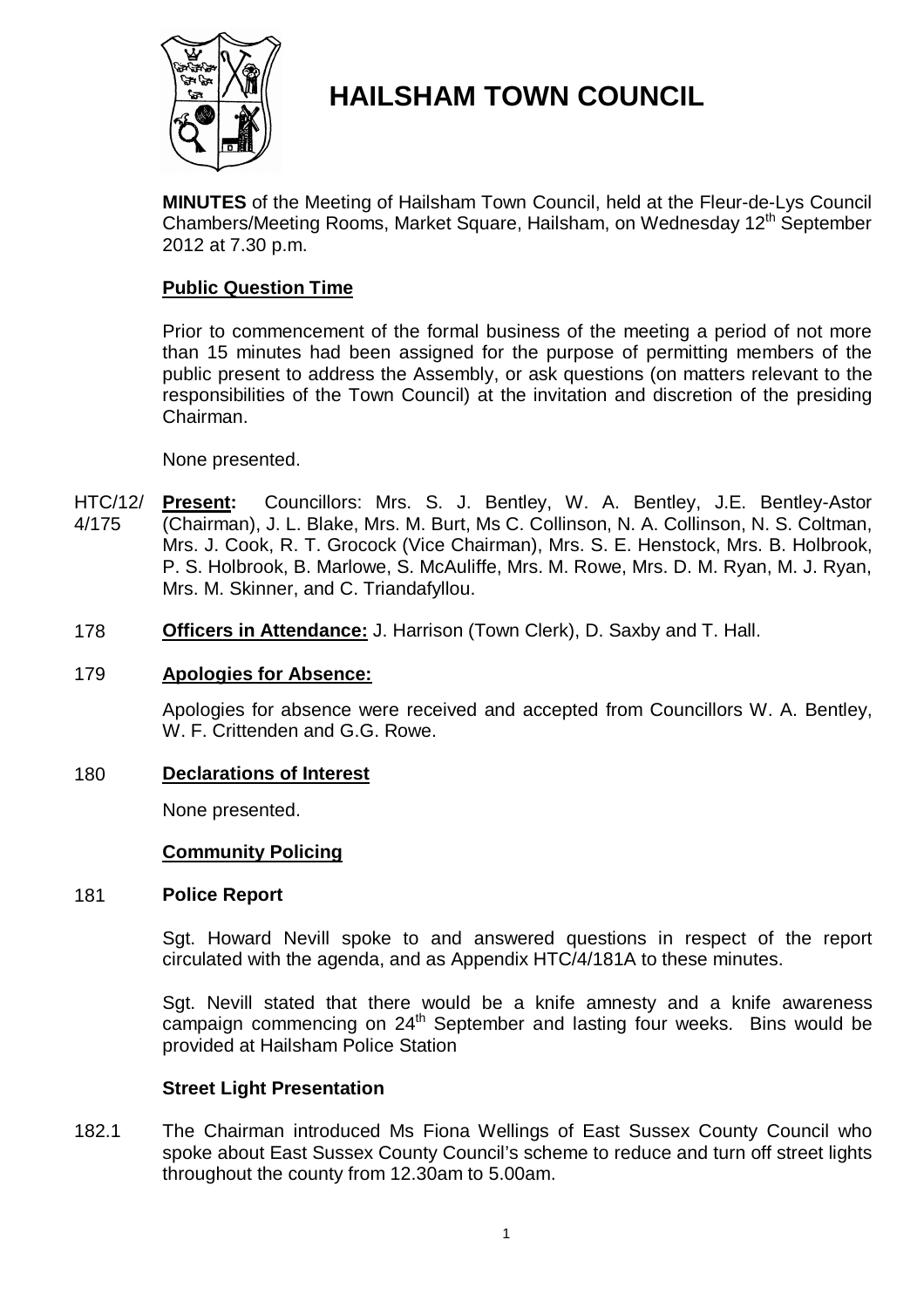She said that the scheme had been passed by the ESCC Cabinet in April and would be rolled out throughout East Sussex apart from Eastbourne and Hastings. To date Uckfield, Crowborough, Heathfield, Seaford, Newhaven, Peacehaven and Lewes had been completed. All East Sussex County Council street lights would be involved in the scheme and Hailsham Town Council was asked if it wanted its lights to be included.

The scheme would start in Hailsham in early November and a public engagement event would be held at Hailsham Town Council on 5<sup>th</sup> October 2012; this would include the police.

Discussion ensued.

- 182.2 **RESOLVED** that Hailsham participate in the scheme in principle, subject to police and public involvement.
- 183 Councillor B. Marlowe entered the meeting at 7.50pm.

### 184 **Addition to the Agenda**

The Chairman requested permission to add an item to the agenda in respect of a request by Wealden District Council for an input to the naming of a new road in Hailsham. This was agreed, and became agenda item 12.

### **Confirmation of Previous Minutes**

- 185.1 **RESOLVED** that the Minutes and Reports of the meeting of Hailsham Town Council  $(Ref: HTC/12/3/147-166)$  held on  $18<sup>th</sup>$  June 2012 were confirmed as a correct record, and signed by the Chairman.
- 185.2 **RESOLVED** that the Minutes and Reports of the Extra-ordinary meeting of Hailsham Town Council (Ref: HTC/12/X/167-174) held on  $6<sup>th</sup>$  August 2012 were confirmed as a correct record, and signed by the Chairman.

# **Matters Arising**

186 No matters arising.

# 187 **Committee and Panel Reports**

**RESOLVED**, after consideration in accordance with Standing Order 18(e), to receive the following reports of Committees, to approve and adopt the recommendations contained therein and the actions taken as reported therein**.**

A. Planning and Development Committee meetings  $(17<sup>th</sup>$  July 2012,  $7<sup>th</sup>$  August 2012 and  $28<sup>th</sup>$  August 2012

B. Finance and Budget Oversight Committee (25<sup>th</sup> July 2012) and 5<sup>th</sup> September 2012)

C. Business Development Committee (5<sup>th</sup> September 2012)

Finance and Budget Oversight Committee  $-5<sup>th</sup>$  September 2012

188 Minute 66.1 – Outdoor Gym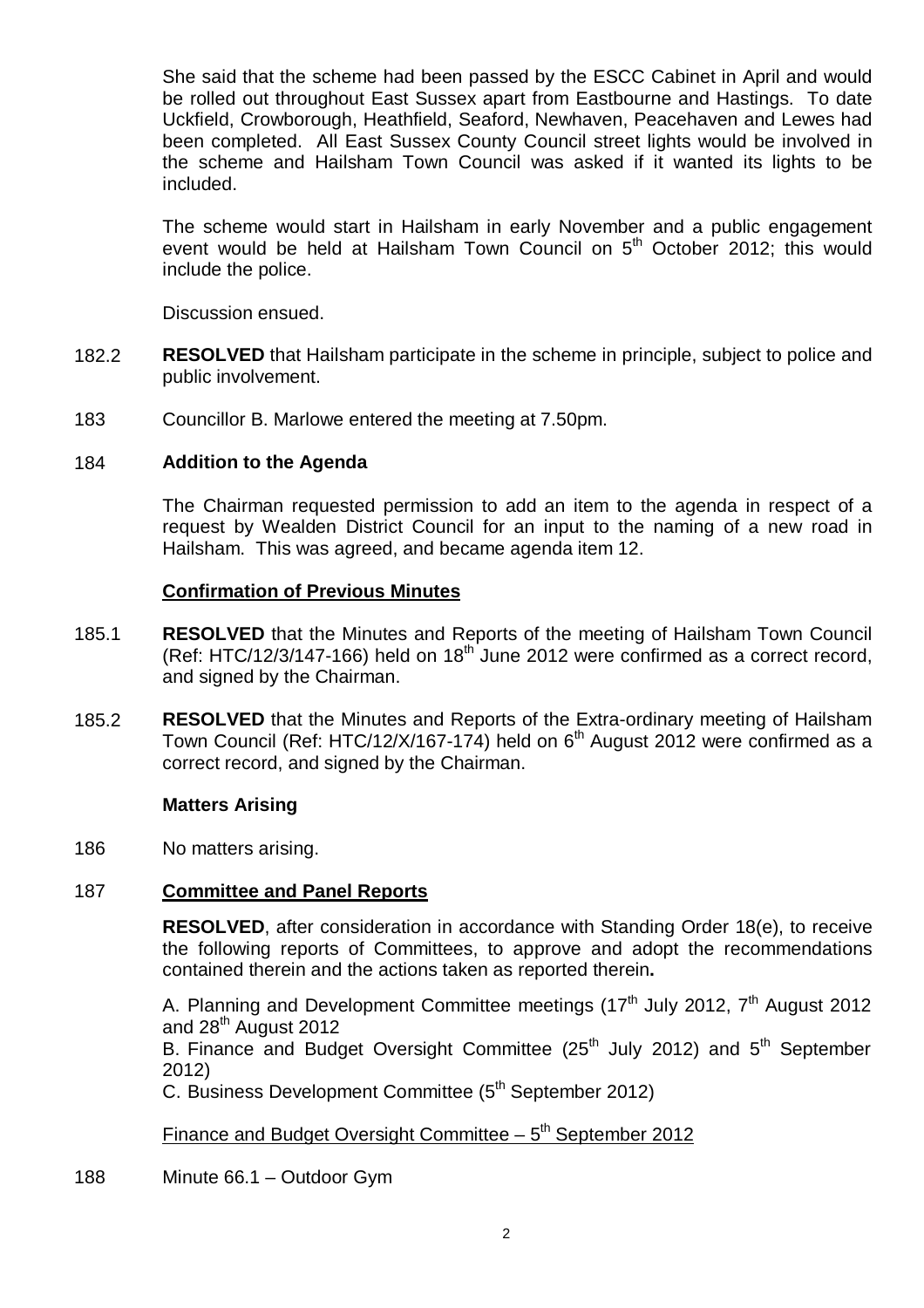Councillor Coltman congratulated those involved in the provision of the outdoor gym in Western Road Recreation Ground.

No change to Minute.

189.1 Minute 69.1 – Hellingly Precept

> Councillor Coltman expressed concern that the situation concerning the subsidy of the Hellingly Parish Council precept would not be resolved until at least 2013/14.

The Chairman said the issue was subject to a legal agreement.

- 189.2 **RESOLVED** to instruct the Town Clerk to investigate what can be legally changed to the agreement and report back to the Council within six months,
- 190 Business Development Panel  $-5<sup>th</sup>$  September 2012

Councillor N. Collinson reminded members of the launch of the Town Team scheme on Friday 14<sup>th</sup> September.

He thanked the Business Enterprise Manger for all his work in organising the event and this was reiterated by the Chairman.

No change to the Minute.

# **Option Agreement Over Land at Hailsham Retail Park**

- 191.1 The Town Clerk stated that this item had been referred from the extra-ordinary meeting on  $6<sup>th</sup>$  August.
- 191.2 **RESOLVED** to sign the Option Agreement as circulated with the agenda and as Appendix HTC/12/4/191A to these minutes, subject to Council solicitors' recommendation and agreement.
- 192.3 Councillor P. Holbrook requested that his abstention from voting on this agenda item be recorded.

# **Land Behind Cooper's Way**

- 193.1 Members considered the officer's report circulated with the agenda, and as Appendix HTC/12/4/193A to these minutes.
- 193.2 **RESOLVED** to grant the continuation of the process begun with the original request by agreeing to the variation of the section 106 agreement; and for he Town Clerk to pursue this process by informing the Town Council's Solicitors (Hart Reade), liaising with Persimmon Homes and entering into negotiations with UK Power Networks on the sale of the land**.**

# **Outdoor Works Team**

194 Schedule of Works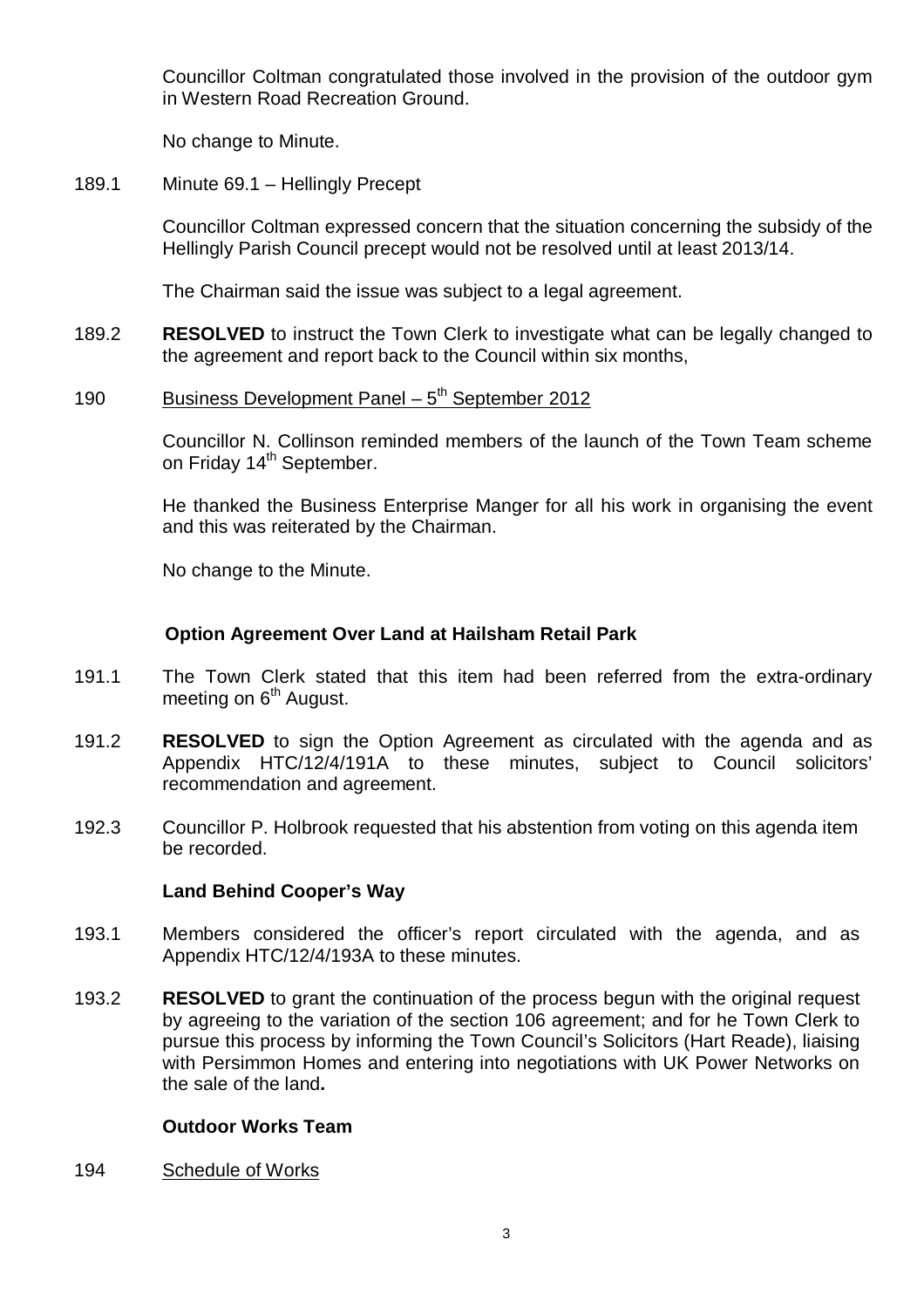**RESOLVED** to note the latest works schedule detailing the planned programme of works by the Outdoor Works Team over the next six months.

### 195 Works Request Form

**RESOLVED** to agree to implement a works request form for all future requests for work carried out by the Outdoor Works Team with addition that staffing costs be included.

### **Steam Cleaners**

- 196.1 The Town Clerk introduced this item and members discussed the officer's report circulated with the agenda, and as Appendix HTC/12/4/196A to these minutes.
- 196.2 **RESOLVED** to reduce the number of working pressure washers from two to one and dismantle the redundant unit to use as spares.

### **Economic Regeneration Project**

197.1 The Town Clerk said that at a meeting on  $4<sup>th</sup>$  September 2012 between Hailsham Town Council and Wealden District Council it had been revealed that between £30,000 and £50,000 could be available for regeneration funding. He asked for ideas and schemes this could be for, if successful.

Discussion ensued.

197.2 **RESOLVED** that the soon to be formed Town Team put forward a proposal for funding and it will be called the Town Team Fund. Councillors would be encouraged to feed in ideas to the Town Team.

#### **Councillors' Questions/Information Forum**

#### 198 New Road

The Town Clerk stated that East Sussex County Council had asked for Hailsham Town Council's views on the name of a new road near Hempstead Lane.

Following discussion it was agreed to submit the name Olympic Way.

199 Mr. A. Williams

> The Chairman said that Mr Williams had resigned as a councillor. He thanked him for his service to the public.

#### 200 South and South East in Bloom

Councillor Grocock said that the judging of South and South East in Bloom would take place in Fareham on 13<sup>th</sup> September 2012.

There being no other business, the meeting closed at 9.28pm.